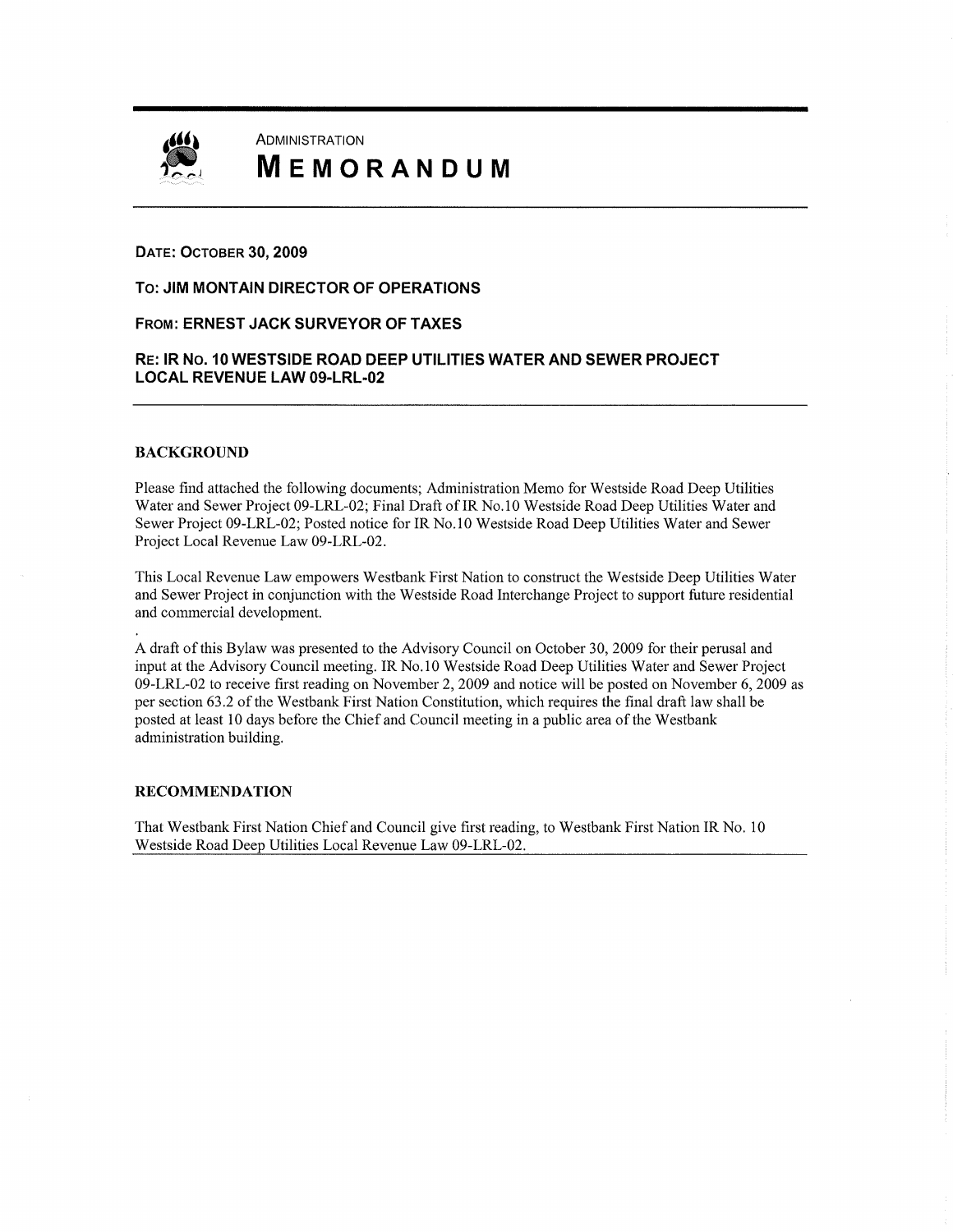### **WESTBANK FIRST NATION** STAFF REPORT To COUNCIL

DATE: October 2. 2009

TO: DIRECTOR OF OPERATIONS C.C. Council Secretariat

FROM: Brian Conner

#### DEPARTMENT: Financial Services

#### Funding for Westside Road Deep Utilities

RECOMMENDATION: To fund the upcoming Westside Road Deep Utilities projects (Water and Funding for Westside Road Deep Othtles<br>
RECOMMENDATION: To fund the upcoming Westside Road Deep Utilities projects (Water an<br>
Sewer). It is recommended that WFN borrow internally \$2,315,000 from the taxation Contingenc<br>
Fu Fund. These funds would be repaid from IR 10 water and sewer Development Cost Charges and latecomer fees to be paid by the developers of anticipated future developments. Sewer). It is recommended that WFN borrow internally \$2,315,000 from the taxation Contingency<br>Fund. These funds would be repaid from IR 10 water and sewer Development Cost Charges and<br>latecomer fees to be paid by the devel

pay for the deep utilities which are to be constructed in conjunction with the building of the westside Road Interchange project from 2009 to 2012. These funds will be repaid to the Contingency fund from future BCC's and latecomer fees on <sup>a</sup> per property basis, at the direction of the Planning Department

**ISSUE:** The deep utility lines are being installed under the new road construction (Westside Road Interchange) to support future residential and commercial development on IR 10. The cost of these should therefore be funded by future developments. There are <sup>2</sup> components to this proposed project. The first portion at a cost of \$1,725,000, are the deep utilities that will be under the roadways. These are required to be installed before the roadway is built to avoid the much higher cost of tearing up and replacing roads and highways at <sup>a</sup> later date. The second portion at 590,000 is to run lines from Seena Road to the Abel Reservoir to support new development sites. This is not <sup>a</sup> mandatory expenditure at this time, but is recommended to save approximately 30% on its cost if it were <sup>a</sup> standalone project. <sup>A</sup> portion ( amount to be determined) of this optional amount will be of benefit to the current Lakeridge development, and can be recovered from Taxation capital.

**BACKGROUND:** The contingency fund is at current balance of \$6.4 million and has no anticipated<br>charges against it. There are no DCC's pertaining to IR 10 that have been collected as of this date,<br>but major development is charges against it. There are no DCC's pertaining to IR 10 that have been collected as of this date,<br>but major development is anticipated including up to \$1,250,000 utilities development fee that may be collected from the PDC development. Local Revenue bylaws will have to be drafted to use the contingency funds and to authorize the repayment of the contingency fund from future DCC's.

OPTIONS: WFN might consider borrowing from the DCC funds or borrow from the bank. Bank borrowing would require extra administration, and interest cost, as well as reduce the bands borrowing limit. DCC borrowing will reduce the DCC fund balance, temporarily, and this may limit the expenditure of DCC's if needed before repayment is made.

| <b>Approved by Manager:</b>               | Date: |
|-------------------------------------------|-------|
| Approved for Inclusion on Council Agenda: | Date: |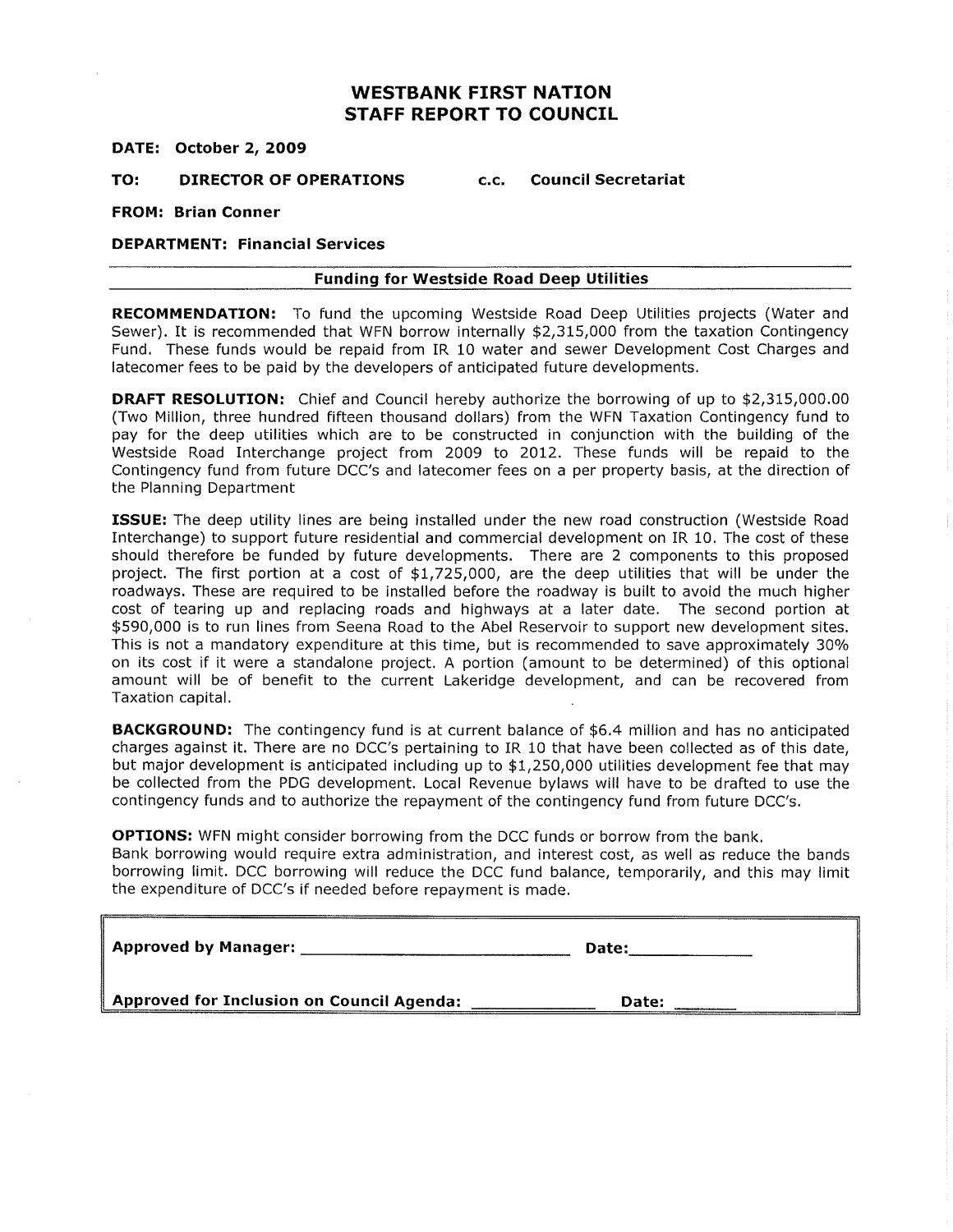

#500 - 1708 Dolphin Avenue, Kelowna, BC V1Y 9S4<br>Telephone: 250-762-2517 Fax: 250-763-5266

## *URBANSYSTEMS.*

October 02, 2009

2215.0003.02 F File:

**Westbank First Nation** #301-515 Highway 97 South Kelowna, BC, V1Z 3J2

#### **VIA EMAIL:**

#### **Jim Montain, Director of Operations Attention:**

#### WFN Cost Allocation Budget Estimate for Stage C of the Executed Agreement RE: Between the BC MoT and the WFN

Now that the Phase 1, Network Roads and Utilities Tenders have been opened, it is appropriate to update the WFN Construction Cost Estimate for Stage C of the executed agreement between the BC Mot and the WFN.

The WFN portion of the Construction Cost Estimate for Stage C of the executed agreement are separated into two Schedules in the Tenders opened on September 29, 2009. Schedule A is the essential work required as the WFN's portion of the Phase 1 Network Roads and Utilities construction. Schedule B is the optional work which would be required in order to construct the water mains from Sneena Road to the Able Reservoir. The Schedule B Optional Work can be removed from the Contract as the discretion of the WFN. The following is a summary of the WFN estimated construction costs.

|                                                      |                                               | Construction<br>Estimate<br>from Tender | Construction<br>Contingency<br>Allowance | <b>Construction</b><br>Engineering<br><b>Allowance</b> | Estimated<br>WFN<br><b>Construction</b><br>Cost |
|------------------------------------------------------|-----------------------------------------------|-----------------------------------------|------------------------------------------|--------------------------------------------------------|-------------------------------------------------|
| Stage C                                              | Schedule $A - E$ ssential<br>Work from Tender | \$1,500,000                             | \$150,000                                | \$75,000                                               | \$1,725,000                                     |
|                                                      | Schedule B - Optional<br>Work from Tender     |                                         |                                          |                                                        |                                                 |
|                                                      | Optional Work 1.0                             | \$249,046.52                            | \$25,000                                 | 20,000                                                 | \$294,000                                       |
|                                                      | Optional Work 2.0                             | \$194,989.79                            | \$19,000                                 | \$10,000                                               | \$226,000                                       |
|                                                      | Optional Work 3.0                             | \$59,672.59                             | \$6,000                                  | \$4,000                                                | \$70,000                                        |
| <b>Total WFN Stage C Estimated Construction Cost</b> |                                               |                                         |                                          | \$2,315,000                                            |                                                 |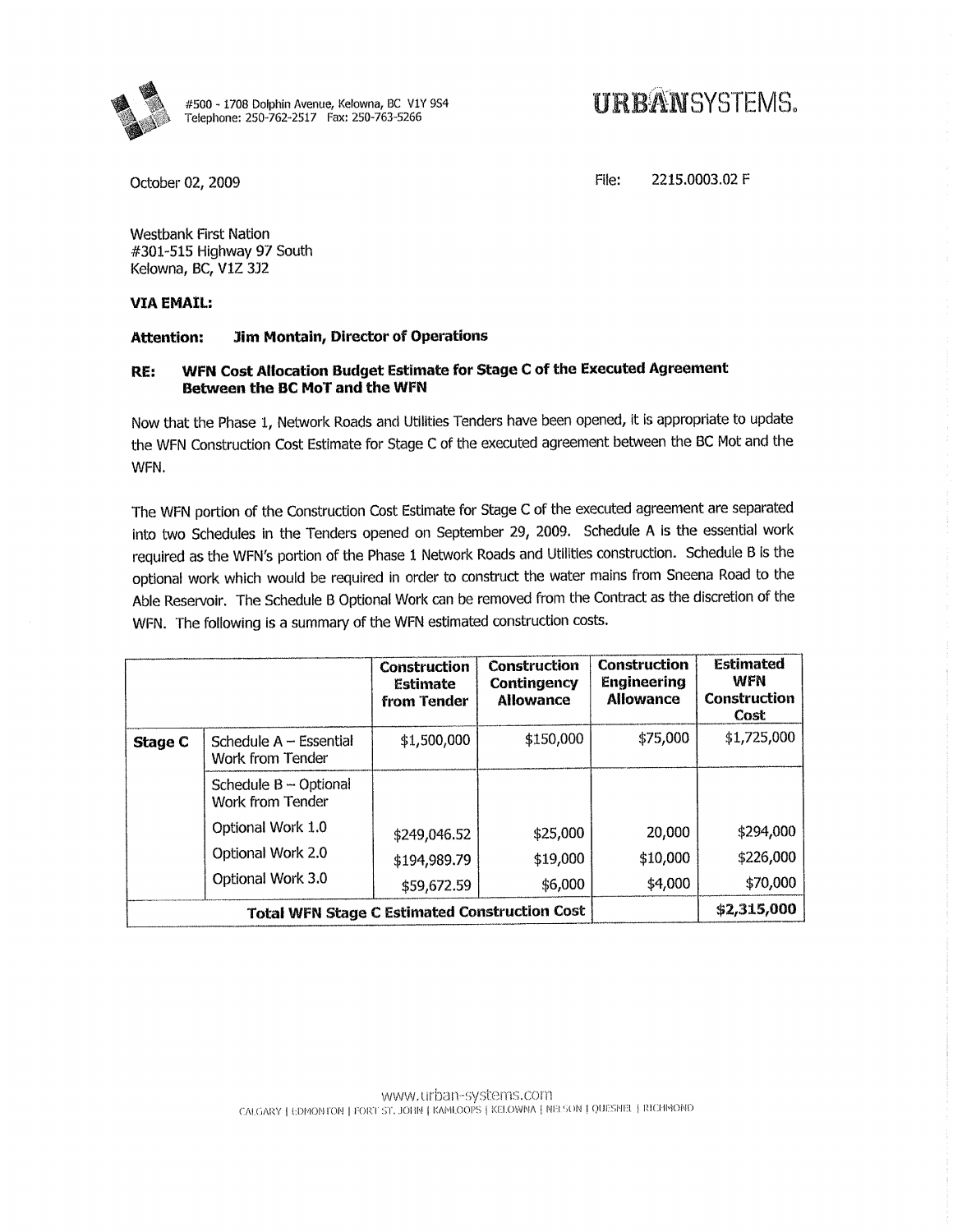Jim Montain, Director of Operations File: 2215.0003.02 F October 02, 2009 Page 2

## **URBANSYSTEMS.**

Please note that the Estimated WFN Construction Cost is not final. The final amount will be based on the Total Contract Price after the BC General Contracting Inc. Contract is Totally Performed.

We trust this information will assist the WFN with the decision as to whether or not to construct the Optional Work under this Contract.

Yours truly, **URBAN SYSTEMS LTD.** 

PRIngs

For:

Dick Fletcher, P.Eng Principal

 $\lim$ 

U:\Projects\_KEL\2215\0003\02\F-Financla\\2009-10-02-Let-JRontain-Summary of WFN Cost Allocation Stages A B and C of Agreement Revised.doc

WWW.urban-systems.com<br>CALGARY | EDMONTON | FORT ST.JOHN | KAMLOOPS | KELOWAA | NELSON | QUESNEL | RICHMOND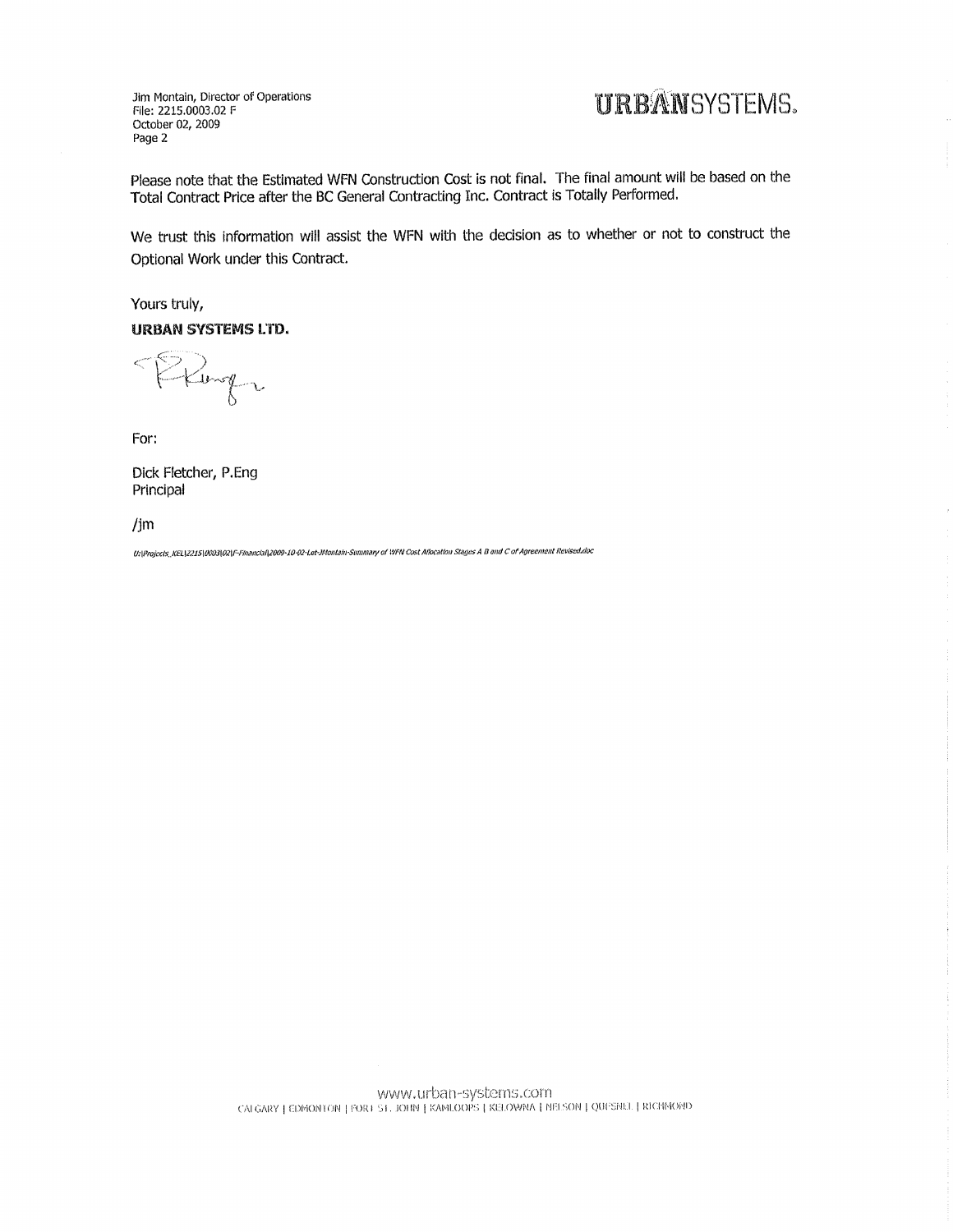

 $\sim$ 

 $\sim 10^7$ 

 $\sim 100$ 

 $\sim 10^7$ 

the same state of the control of the

 $\sim$   $\sim$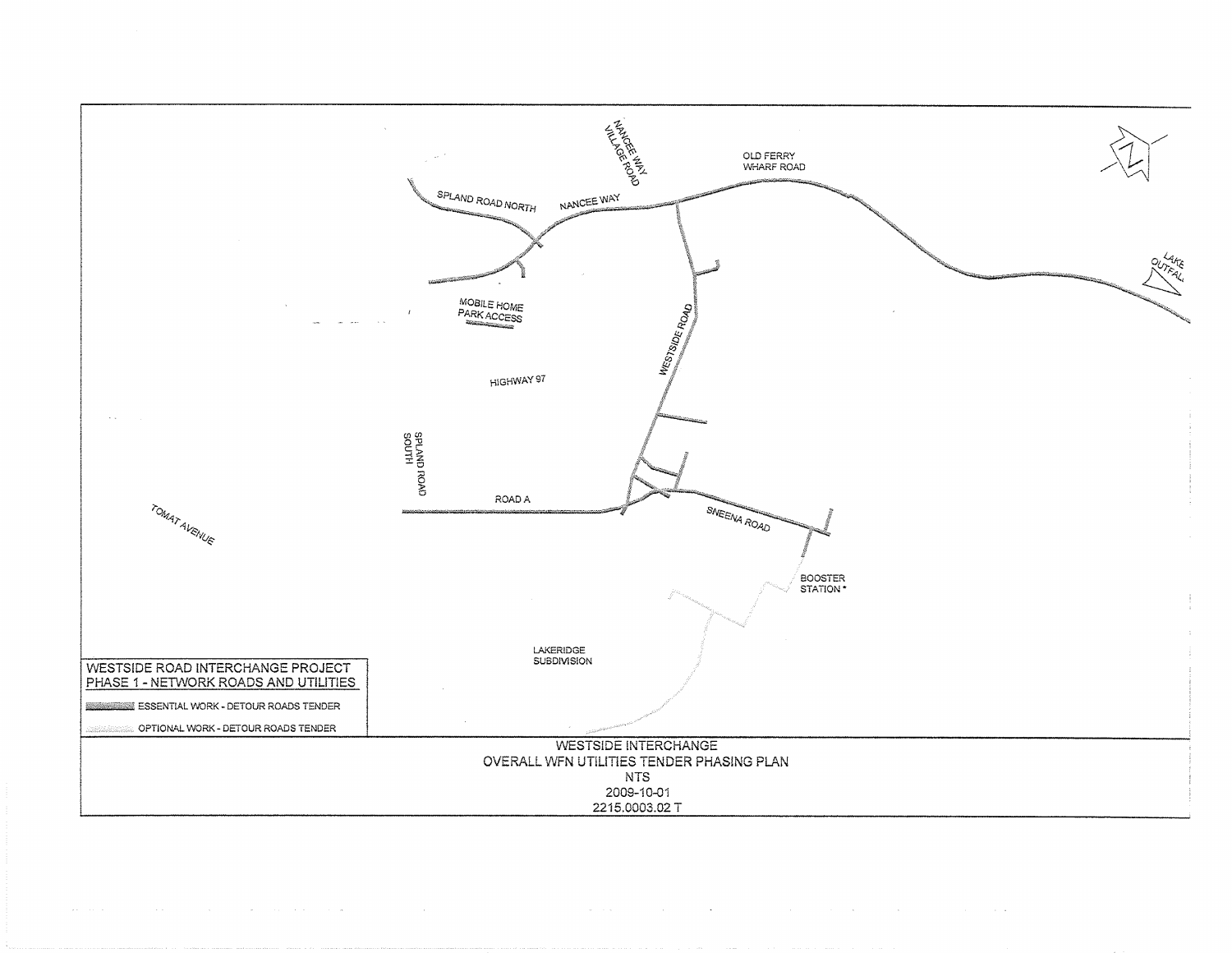# WESTBANK FIRST NATION **WESTBANK FIRST NATION<br><u>LOCAL REVENUE LAW 09-LRL-02</u>**

A Local Revenue Law providing for the expenditure of Development Cost Charges to fund the Westside Road Deep Utilities Water and Sewer Projects of the Tsinstikeptum Indian Reserve No. 10.

WHEREAS: Westbank First Nation has enacted the Westbank First Nation Subdivision Development and Servicing Law 2005-15 (the "WFN Subdivision, Development and Servicing Law");

AND WHEREAS: pursuant to the WFN Subdivision Development and Servicing Law, Westbank First Nation may levy Development Cost Charges against a parcel of land to be developed, which Development Cost Charges are intended to pay the cost of off-site infrastructure services that are required to accommodate growth;

AND WHEREAS: Westbank First Nation has decided to construct water and sewer on Tsinstikeptum Indian Reserve No. 10, along Westside Road in conjunction with the IR No. 10 Westside Road Interchange Project;

AND WHEREAS: Westbank First Nation has, by Westbank First Nation Local Revenue Law 00- LRL-02, provide that the cost of the IR No. 10 Westside Road Deep Utilities Water and Sewer<br>Project, to a maximum of \$2,315,000.00 two million three hundred fifteen thousand dollars, will AND WHEREAS: Westbank First Nation has, by Westbank First Nation Local Revenue Law 0<br>LRL-02, provide that the cost of the IR No. 10 Westside Road Deep Utilities Water and Sewer<br>Project, to a maximum of \$2,315,000.00 two mi be funded from the Contingency Reserve Fund;

AND WHEREAS: The contingency reserve fund will be reimbursed from Development Cost Charges; Late Comer Fees to be collected on IR No. 10 by the Westbank First Nation;

AND WHEREAS: Through this Local Revenue Law, Westbank First Nation wishes to authorize the expenditure of Development cost Charges, and to clarify which Development Cost Charges shall be used to recover the Contingency Reserve Fund Expenditure; This recovery is to include any 'offsite utility charges" levied against the proposed PDG development on IR No.10 or other

properties designated by the planning department as contributories to this infrastructure cost.<br> **AND WHEREAS:** The Contingency fund balance (unaudited) is currently approximately<br>
\$6,736,237.00, and the anticipated expend AND WHEREAS: The Contingency fund balance (unaudited) is currently approximately \$6,736,237.00, and the anticipated expenditure is \$2,315,000.00 as per the schedule, which<br>would leave a balance of \$4,421,237.00 not accounting for future annual contributions from taxation, and earned interest.

NOW THEREFORE the Council of Westbank First Nation hereby enacts the following Local Revenue Law:

1. The Westbank First Nation Council hereby authorizes the expenditure of the Project Funds for the Tsinstikeptum Indian reserve No. 10 Westside Road Deep Utilities Water and Sewer Project.

2. This Local Revenue Law comes into full force and effect upon enactment in accordance with Project.<br>2. This Local Revenue Law comes into full force and eff<br>section 63.3(a) of the Westbank First Nation Constitution;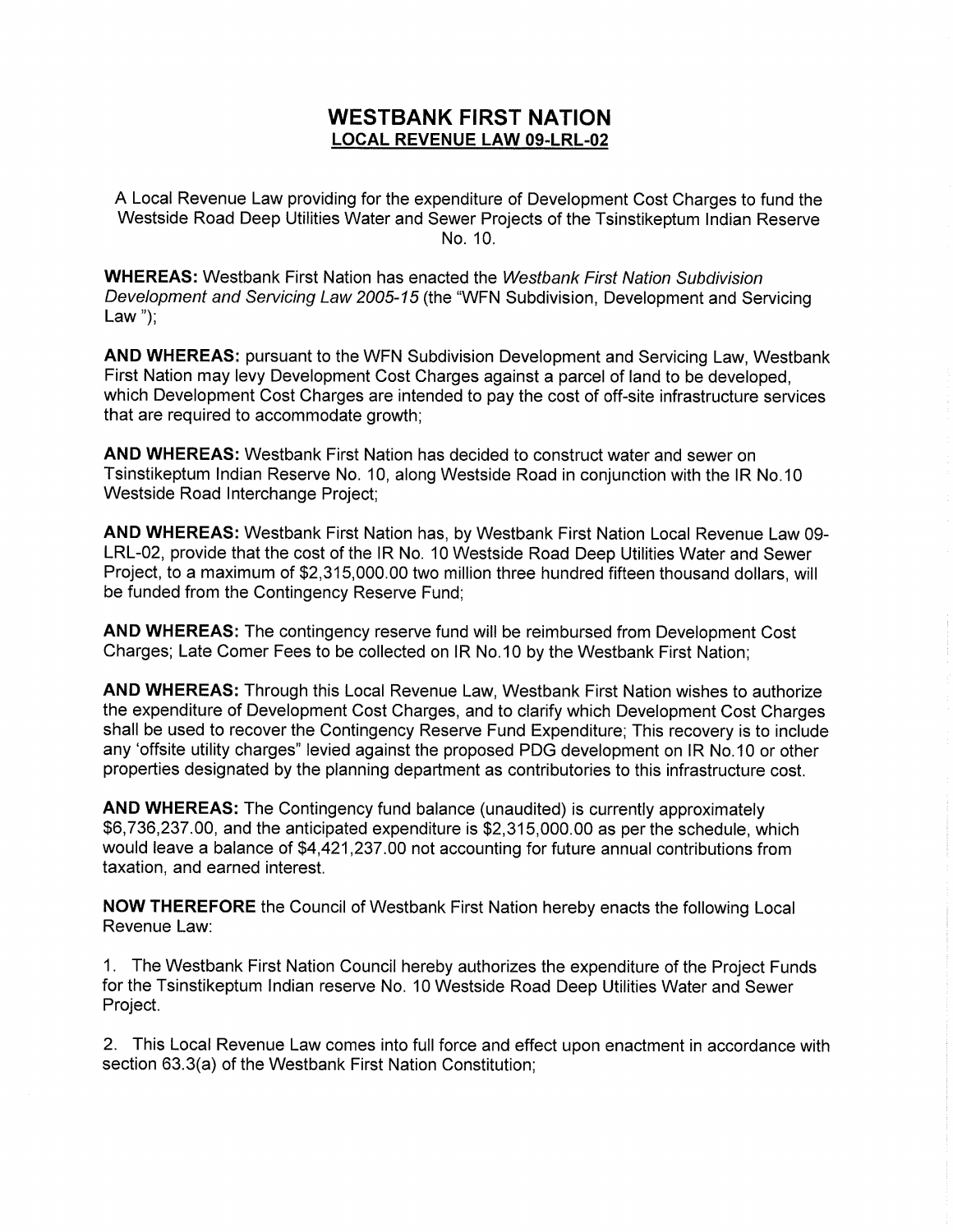BE IT HEREBY RESOLVED AND AGREED that this Law, entitled "Westbank First Nation Local Revenue Law 09-LRL-02" is hereby:

Read a first time by the Council of Westbank First Nation at a duly convened meeting held on the 2nd day of November, 2009.

Exempt from <sup>a</sup> second reading pursuant to section 50.9 of the Westbank First Nation Constitution.

Read a third time, and enacted as a Westbank Law, by Council of the Westbank First Nation at a duly convened meeting held on the 16th day of November, 2009.

obert *K*ouie

Councillor Brian Eti

Councillor Loretta Swite

Councillor Michael De Guevara

Councillor Larry Derrickson